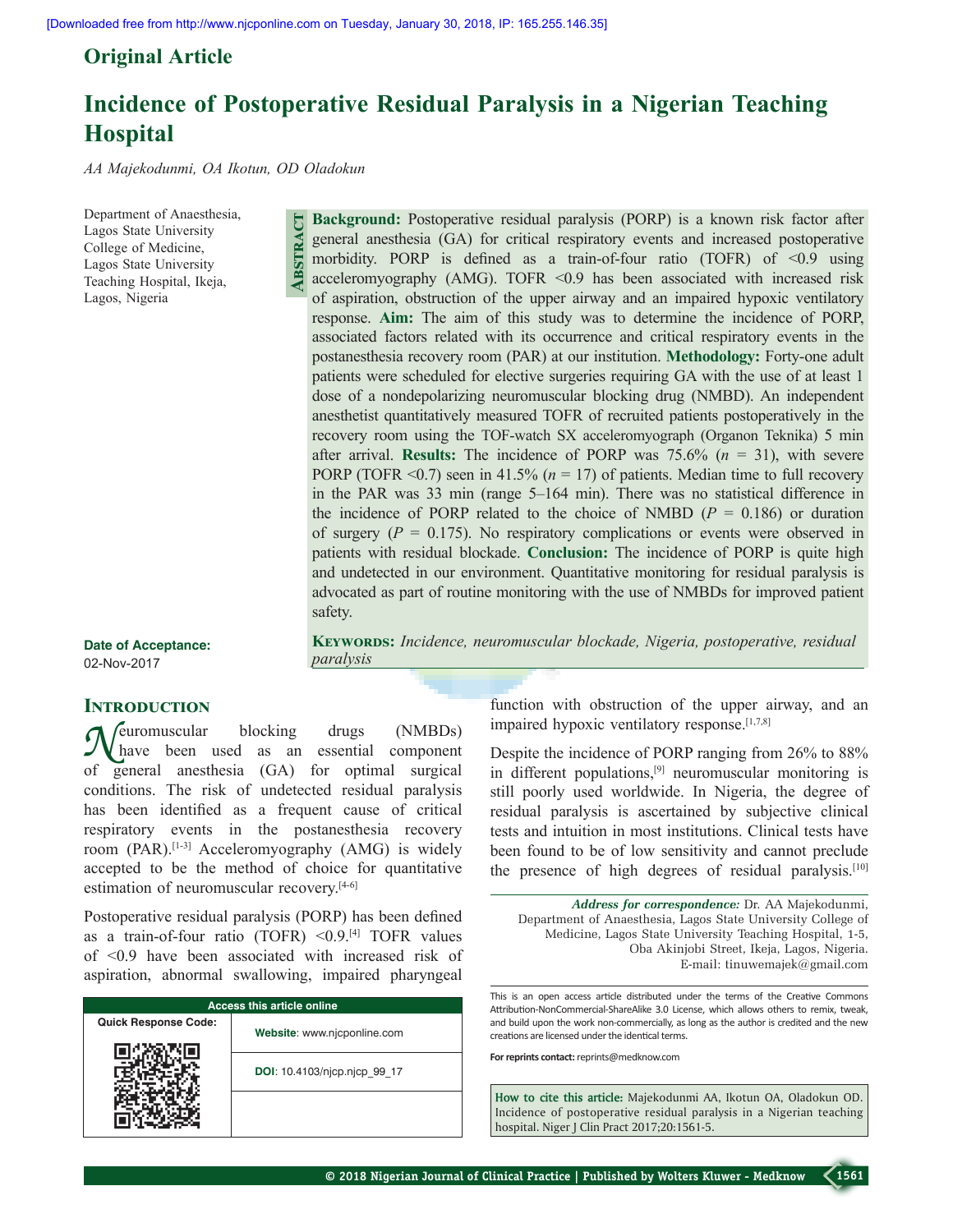The aim of this study was to determine the incidence of PORP, associated factors related with its occurrence and critical respiratory events in the PAR at our institution.

# **Methodology**

This was a nonrandomized prospective observational study conducted following the approval of the Research and Ethics Committee of the Hospital for a 3‑month period. After obtaining informed consent, all adult patients for elective surgery requiring GA with endotracheal intubation and planned use of NMBD were included in the study. Exclusion criteria included patients with neuromuscular diseases, severe kidney or liver disease, burns, and emergency surgery. The choice of drugs for GA and neuromuscular blockade were left to the discretion of the anesthetist in charge of the patient.

On arrival in the recovery room, an independent anesthetist not involved in the perioperative management of the patient ensured that all enrolled patients met the criteria for inclusion in the study. Neuromuscular function monitoring using the TOF-watch SX acceleromyograph (Organon Teknika, The Netherlands) of the ulnar nerve at the adductor pollicis muscle of the thumb was performed after standard monitoring and oxygen supplementation (3 l/min by nasal cannula) was initiated. TOF stimulation was done at 50 mA (four pulses of 0.2 ms in duration at a frequency of 2 Hz) at the ulnar nerve after calibration. Three consecutive TOF measurements were obtained, and the average of the three values was recorded. If measurements differed by >20%, additional TOF values were not obtained and the patient was excluded from the study. Patients were classified into three groups on the basis of their TOFR values – TOFR  $\geq 0.9$ , 0.7–0.9, and  $\leq 0.7$ . TOFR recordings were done every 5 min till TOFR was  $\geq 0.9$  and time to achieving this in the recovery room was noted. Episodes of hypoxemia  $(SpO<sub>2</sub> < 90%)$ , lowest  $spO<sub>2</sub>$  observed, requirement for stimulus to maintain  $SpO<sub>2</sub> >90%$ , and airway obstruction evidenced by performing maneuvers to relieve obstruction such as chin lift, introduction of nasal airway, or re‑intubation were recorded by the PAR nurse.

Information obtained from each patient enrolled included the age, sex, American society of anesthesiologists physical status, surgical diagnosis, surgical procedure performed, comorbidities, duration of anesthesia and surgery, NMBD used, NMBD reversal agent used and dose, timing of last NMBD, and NMBD reversal agent used. All data were collected after the TOF measurements were calculated. Statistical analysis was done using the Statistical Package for the Social Sciences (SPSS) version 23 (IBM Corp, Armonk NY, USA). Mean and standard deviation were used to present continuous data, whereas frequency and percentage values were used for categorical variables. Fisher's exact was used to find the association between PORP and anesthesia variables and type of NMBD used.  $P \leq 0.05$  was considered statistically significant in this study.

### **Results**

During the 3‑month study period, a total of fifty patients were selected for inclusion in the study, of which nine patients were disqualified due to movement distorting TOF measurement and incomplete data. Data were

| Table 1: Demographics and anesthesia variables in the<br>study group $(n=41)$                                                              |                   |  |  |  |
|--------------------------------------------------------------------------------------------------------------------------------------------|-------------------|--|--|--|
| <b>Variable</b>                                                                                                                            | Frequency $(\% )$ |  |  |  |
| Gender                                                                                                                                     |                   |  |  |  |
| Male                                                                                                                                       | 15(36.6)          |  |  |  |
| Female                                                                                                                                     | 26(63.4)          |  |  |  |
| Age group (years)                                                                                                                          |                   |  |  |  |
| $21 - 40$                                                                                                                                  | 17(41.5)          |  |  |  |
| $41 - 60$                                                                                                                                  | 17(41.5)          |  |  |  |
| >60                                                                                                                                        | 7(17.1)           |  |  |  |
| <b>ASA</b> physical status                                                                                                                 |                   |  |  |  |
| I                                                                                                                                          | 17(41.5)          |  |  |  |
| $\mathbf{I}$                                                                                                                               | 20(48.8)          |  |  |  |
| III                                                                                                                                        | 4(9.8)            |  |  |  |
| Surgery                                                                                                                                    |                   |  |  |  |
| General surgery                                                                                                                            | 16(39)            |  |  |  |
| Gynecology                                                                                                                                 | 11(26.8)          |  |  |  |
| Orthopedics                                                                                                                                | 5(12.2)           |  |  |  |
| Plastic surgery                                                                                                                            | 2(4.9)            |  |  |  |
| Urology                                                                                                                                    | 4(9.8)            |  |  |  |
| Thoracic surgery                                                                                                                           | 3(7.3)            |  |  |  |
| Relaxant use                                                                                                                               |                   |  |  |  |
| Pancuronium                                                                                                                                | 13(31.7)          |  |  |  |
| Atracurium                                                                                                                                 | 23(56.1)          |  |  |  |
| Vecuronium                                                                                                                                 | 5(12.2)           |  |  |  |
| Duration of anesthesia (min)                                                                                                               |                   |  |  |  |
| $Mean \pm SD$                                                                                                                              | $142.1 \pm 59.7$  |  |  |  |
| Median                                                                                                                                     | 132.0             |  |  |  |
| Range<br>$\Lambda$ $\Omega$ $\Lambda$ $ \Lambda$ moreon Society of $\Lambda$ not bounded coints: $\Omega$ $D$ - $\Omega$ top day deviation | 63-360            |  |  |  |

ASA=American Society of Anesthesiologists; SD=Standard deviation

| Table 2: Association between postoperative residual<br>paralysis with relaxant use and duration of surgery |          |          |           |                                                            |  |  |
|------------------------------------------------------------------------------------------------------------|----------|----------|-----------|------------------------------------------------------------|--|--|
|                                                                                                            |          |          |           | Present $(\%)$ Absent $(\%)$ Total $(\%)$ Statistics $(P)$ |  |  |
| Relaxant                                                                                                   |          |          |           |                                                            |  |  |
| Pancuronium                                                                                                | 12(92.3) | 1(7.7)   | 13 (100)  | 0.186                                                      |  |  |
| Atracurium                                                                                                 | 15(65.2) | 8(34.8)  | 23 (100)  |                                                            |  |  |
| Vecuronium                                                                                                 | 4(80)    | 1(20)    | 5(100)    |                                                            |  |  |
| Duration (min)                                                                                             |          |          |           |                                                            |  |  |
| $\leq 60$                                                                                                  | 5(100)   | $\theta$ | 5(100)    | 0.175                                                      |  |  |
| >60                                                                                                        | 26(72.2) | 10(27.8) | 36(100)   |                                                            |  |  |
| Total                                                                                                      | 31 (100) | 10(100)  | 41(100.0) |                                                            |  |  |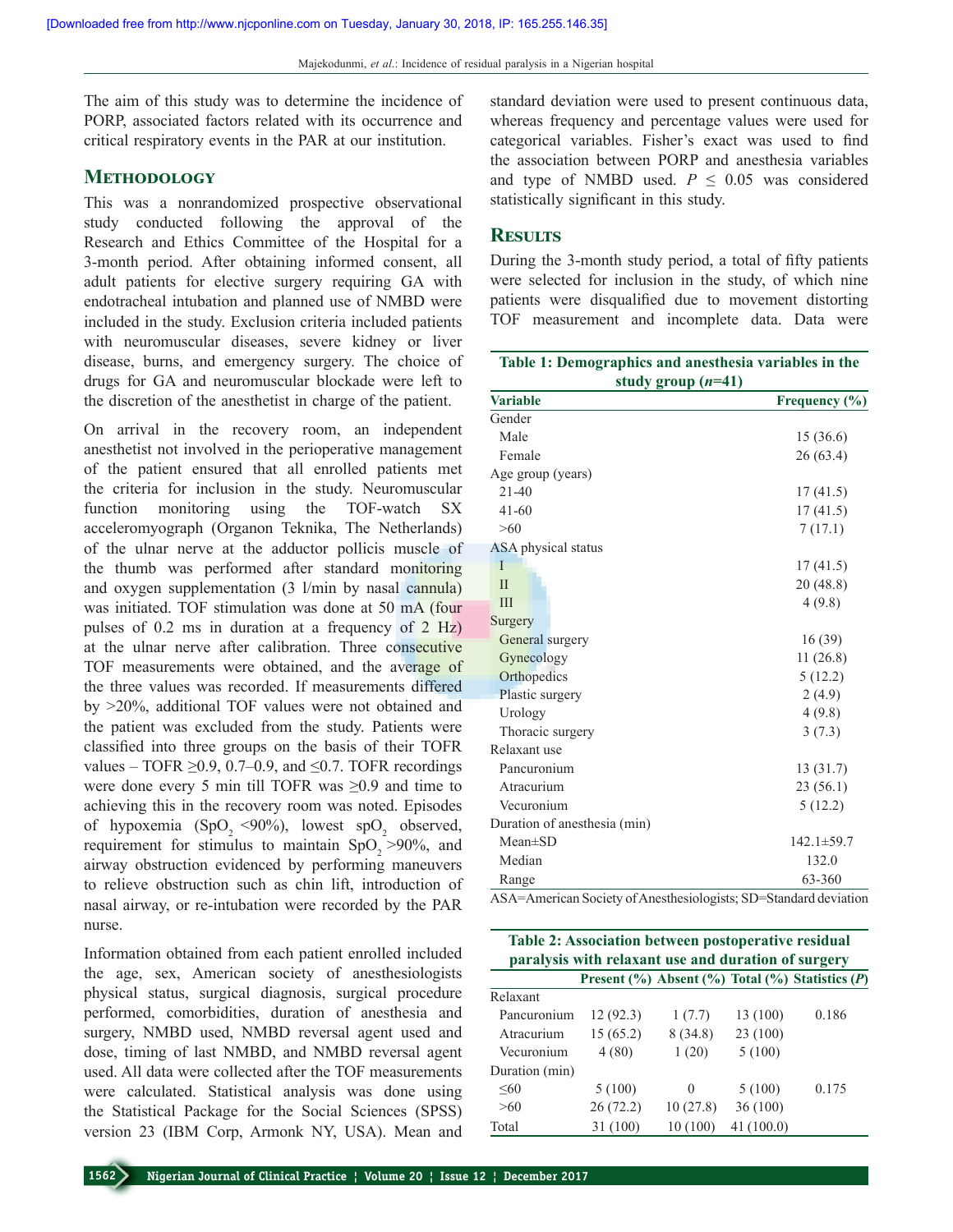Majekodunmi, *et al*.: Incidence of residual paralysis in a Nigerian hospital



**Figure 1:** Incidence of postoperative residual paralysis



**Figure 2:** Time taken to return to train-of-four ratio of ≥0.9

analyzed for 41 patients, and 15 men and 26 women with a mean age of  $46.25 \pm 13.7$  years. Patient characteristics and anaesthesia variables of the study population are provided in Table 1.

Reversal of neuromuscular blockade was performed in all of the patients using neostigmine at a dose of 0.05 mg/kg combined with atropine at 0.02 mg/kg. The mean duration of anesthesia was  $142.1 \pm 59.7$  min.

The total incidence of PORP was 75.6% for TOFR  $\leq 0.9$  (=31) and 41.5% for severe PORP (TOFR  $\leq 0.7$ ,  $n = 17$ ) seen in Figure 1.

The most frequent NMBDs used were atracurium (56.1%) and pancuronium (31.7%). The median time to full recovery of neuromuscular function in the PAR after initial measurement in patients with PORP was 33 min with a range of 5–164 min [Figure 2]. There was no statistically significant difference in the occurrence of PORP relating to the type of NMBD used or duration of anesthesia [Table 2].

No respiratory complications or critical events were observed in the recovery room in patients with residual blockade or any of the patients enrolled in this study.

# **Discussion**

In this study, 75.6% of patients exhibited PORP (TOFR  $\leq 0.9$ ) on arrival at the recovery room. This value seems high compared to other studies with incidences ranging from  $4\%$  to  $57\%$ . [11-14] This may be because recent studies have avoided the use of long‑acting NMBDs such as pancuronium, which still remains a mainstay in the practice of anesthesia in this environment due to its availability and price. Although there was no statistical difference noted due to the type of NMBD used in the incidence of PORP  $(P = 0.186)$ , there was, however, a preponderance of PORP seen in the pancuronium and vecuronium group of patients relative to the frequency of their use (92.3%; 80%). Spontaneous recovery of neuromuscular function when long-acting NMBDs are used is slower, leading to an increased risk of residual paralysis, $[14]$  and one of the methods recommended for reduction in the incidence of residual paralysis by Viby‑Mogensen is avoidance of the use of long-acting NMBDs.<sup>[15]</sup> The longer the duration of NMBD action, the higher the risk of residual paralysis.<sup>[16]</sup>

Cammu *et al*. [13] found the incidence of residual paralysis to be higher in inpatients compared to outpatients (47% to 38%) and suggested that this was due to the use of short-acting NMBDs for short outpatient procedures. This was, however, not evident in our study where the duration of surgery was found not be statistically significant in the incidence of PORP  $(P = 0.175)$  as PORP was observed in all the surgeries with a short duration. However, since the choice of NMBD was left to the discretion of the anesthetist, long-acting NMBDs were not preferentially chosen for surgical operations with expectedly longer duration  $(\geq 60 \text{ min})$ .

Mild PORP (TOFR: 0.7–0.9) was seen in 34.1%  $(n = 14/41)$  of the patients which is remarkable since all patients were reversed of neuromuscular block using neostigmine, an acetylcholinesterase inhibitor at the end of the procedure. This finding may be the result of varying times of onset of effect of neostigmine depending on the degree of blockade and timing of administration of reversal agents. The role of neostigmine in the incidence of PORP has been widely reported as PORP can still persist even when combined with intraoperative neuromuscular function monitoring.[17,18] Neostigmine is limited as a reversal agent in the presence of profound blockade with adequate time needed to allow for onset of action. Complete recovery of neuromuscular function can only be achieved with neostigmine when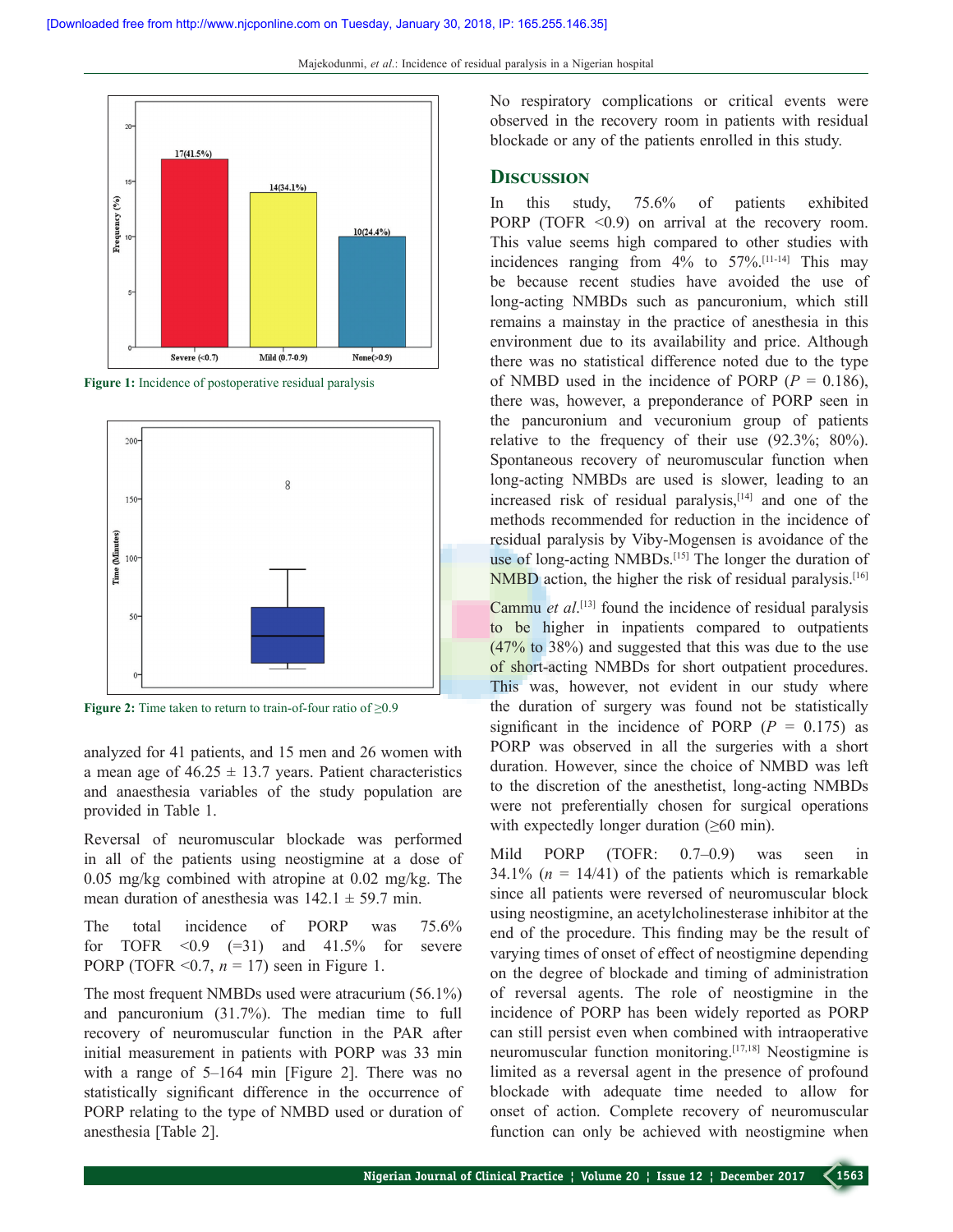spontaneous recovery is already on its way. Typical reversal times for a profound neuromuscular block range from 20 to 30 min, whereas a mild neuromuscular block is within  $5-6$  min.<sup>[19]</sup> In a patient without spontaneous regular respiration (i.e., not showing signs of spontaneous recovery), there is no advantage in using neostigmine early, even in large doses, and unwarranted use may increase the risk of pulmonary edema and re‑intubation.[20]

The median time to recovery to a TOFR  $\geq 0.9$  was 33 min in this study which meant that majority of the patients with residual paralysis had recovered neuromuscular function before transfer to a nonmonitored setting as the protocol in our recovery room is a minimum recovery time of 45 min for GA patients. This is reassuring because, in the recovery room, monitoring for perioperative respiratory events is maximal with supplemental oxygen readily available in the event of respiratory compromise. This may also be one of the reasons residual paralysis goes largely undetected in this environment as the more severe phase of residual paralysis occurs at the time of optimal monitoring in the recovery room.

There were no critical respiratory events seen in the recovery room in this study despite the high incidence of residual paralysis. This is similar to the Canadian Residual Curarization and its Incidence at Tracheal Extubation study where though the incidence of PORP was 56.5%, only three patients were noted to have had critical respiratory events.[9] Murphy *et al*. [2] quantified the severity of residual paralysis in 7459 patients over a 1‑year period in the PAR with a critical respiratory event incidence of 0.8% (61 patients). These patients also had a high incidence of residual blockade (73.8% with TOFR  $\leq$ 0.7) compared with a matched control group in the same period. The most common respiratory events discovered were severe hypoxemia in 52.4% and upper airway obstruction in 35.7%. Sauer *et al*. [1] in a randomized placebo‑controlled prospective study also found mild residual blockade to be associated with a higher incidence of hypoxemia in the recovery room while studying the effects of critical respiratory events in relation to PORP. The multifactorial etiology of postoperative respiratory events in the recovery room includes factors relating to the patient, surgical procedure, and anesthesia variables, with studies suggesting that PORP is a primary contributor to these events.<sup>[2,21]</sup> The discrepancy between the high prevalence of PORP in recovery rooms and clinically significant respiratory events is in correlation with the lack of awareness of the potential threat to patients' safety and arbitrary use of neuromuscular monitoring devices worldwide.

Neuromuscular function monitoring is not routinely used in most countries<sup>[22-24]</sup> even though prevention of PORP can be achieved by effective NMBD management, intraoperative monitoring, and use of reversal agents.<sup>[14]</sup> The use of quantitative monitoring such as AMG has been shown to detect small degrees of residual blockade compared to qualitative monitoring. The effectiveness of neuromuscular monitoring is still debatable as use has not been associated with a reduction in the rate of PORP in a meta‑analysis by Naguib *et al*. [16] It can, however, serve to improve NMBD management perioperatively and reduce the unwarranted use of anticholinesterases for reversal in our operating rooms.

The limitations of our study include a small sample size, which makes our findings less generalizable, but it does show that PORP is a major undetected problem in our recovery rooms which needs to be further investigated with adequately powered trials in the future. Second, the observational nature of the study should be considered when relating our findings to associated factors discussed.

#### **Conclusion**

The incidence of PORP is quite high and undetected in our environment. Quantitative monitoring for residual paralysis is advocated as part of routine monitoring with the use of NMBDs for improved patient safety. Caution should also be taken in the use of neostigmine for reversal in patients suspected of having a profound block. More research needs to be conducted to determine the extent and full impact of PORP in this environment.

#### **Acknowledgment**

This work was supported by the consultant anesthetists and residents in the Department of Anaesthesia, LASUTH, Ikeja.

### **Financial support and sponsorship** Nil.

#### **Conflicts of interest**

There are no conflicts of interest.

#### **References**

- 1. Sauer M, Stahn A, Soltesz S, Noeldge‑Schomburg G, Mencke T. The influence of residual neuromuscular block on the incidence of critical respiratory events. A randomised, prospective, placebo‑controlled trial. Eur J Anaesthesiol 2011;28:842‑8.
- 2. Murphy GS, Szokol JW, Marymont JH, Greenberg SB, Avram MJ, Vender JS, *et al.* Residual neuromuscular blockade and critical respiratory events in the postanesthesia care unit. Anesth Analg 2008;107:130-7.
- 3. Berg H, Roed J, Viby‑Mogensen J, Mortensen CR, Engbaek J, Skovgaard LT, *et al.* Residual neuromuscular block is a risk factor for postoperative pulmonary complications. A prospective, randomised, and blinded study of postoperative pulmonary